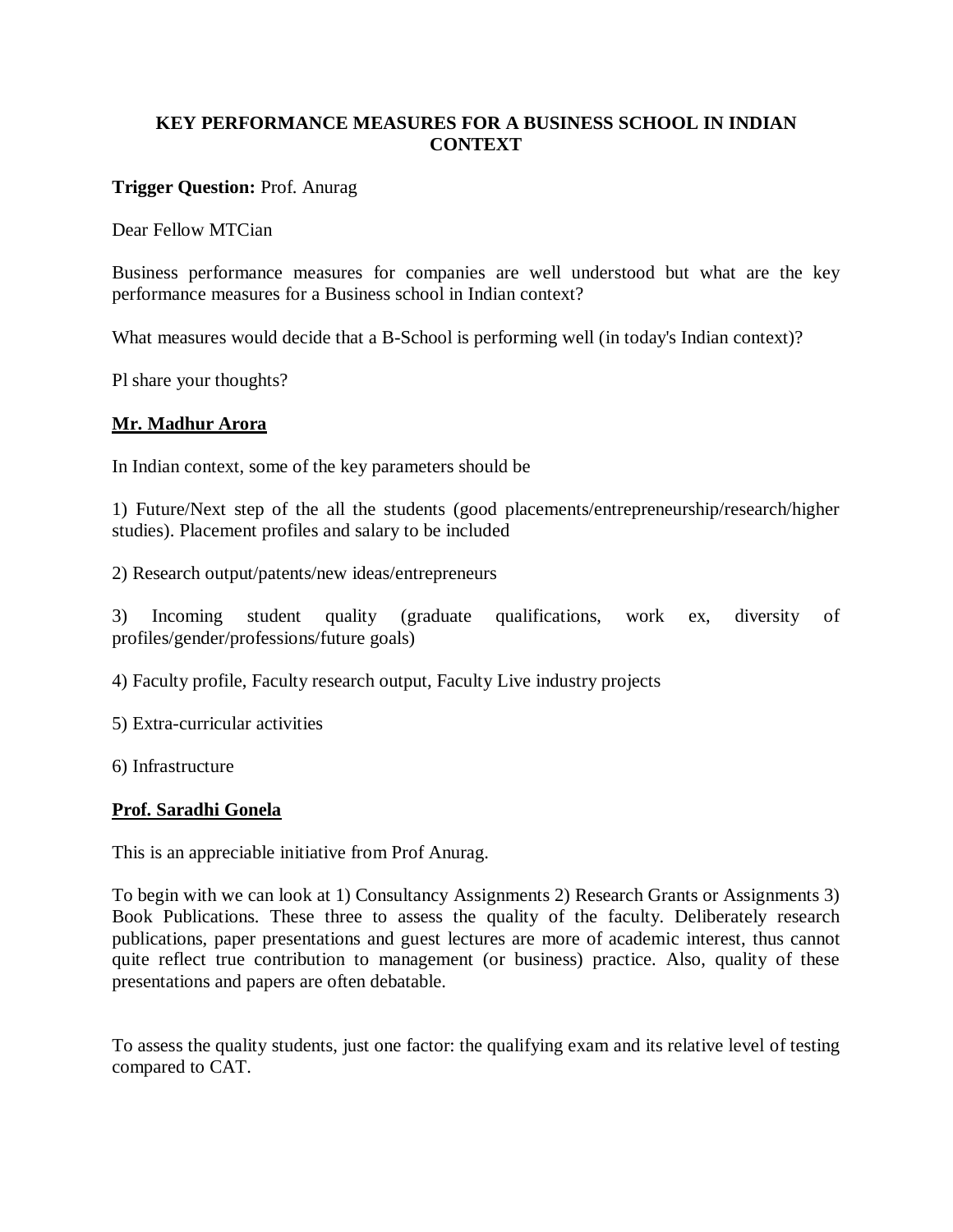Placements (factoring in the recruiters grade and average package) to assess the overall strength of the business school.

May be this helps to some extant.

# **Dr. Jeet Singh**

Sir, there may be lots of measures to evaluate the performance of B Schools.

The placements provided by the B Schools can be one parameter. The result of the students in the University exams. The research work conducted by the faculty members and so on and so forth.

## **Dr. Suresh Abhyankar**

Dear All

Performance has to be measured in three different angles

1. Student angle: students measure the institute performance on the basis of

- a) the placements
- b) No of years the institute is working
- c) if autonomous do they have year down system (year down system is bad quality)
- d) Are they strict about attendance (strictness is bad quality)

2. Company/employee angle: Employers look for following

- a) is the institute giving latest knowledge to the students
- b) Are the students employable directly without any training period
- c) Are the students disciplined and hard working

3. AICTE/UGC angle: these bodies only look for the adherence of the rules made by them whether right or wrong e.g. the ratio of number of computers required by the institute is 1:2 even if the institute is giving laptop to each and every student (which works out to be 1:1)

One has to look for classical definition of GOOD institute to check the performance levels

# **Prof. Ranganathan Aiyar**

NBA has provided for comprenensive guidelines..........NBA,NAAC guide AICTE institutions and UGC institutions respectively...may be members go through those guidelines....... as far as rating...new agencies like CRISIL have also come into the market.....they charge heavily....there are ISO specifications...which are more self regulatory.... Sri Virendra Goel